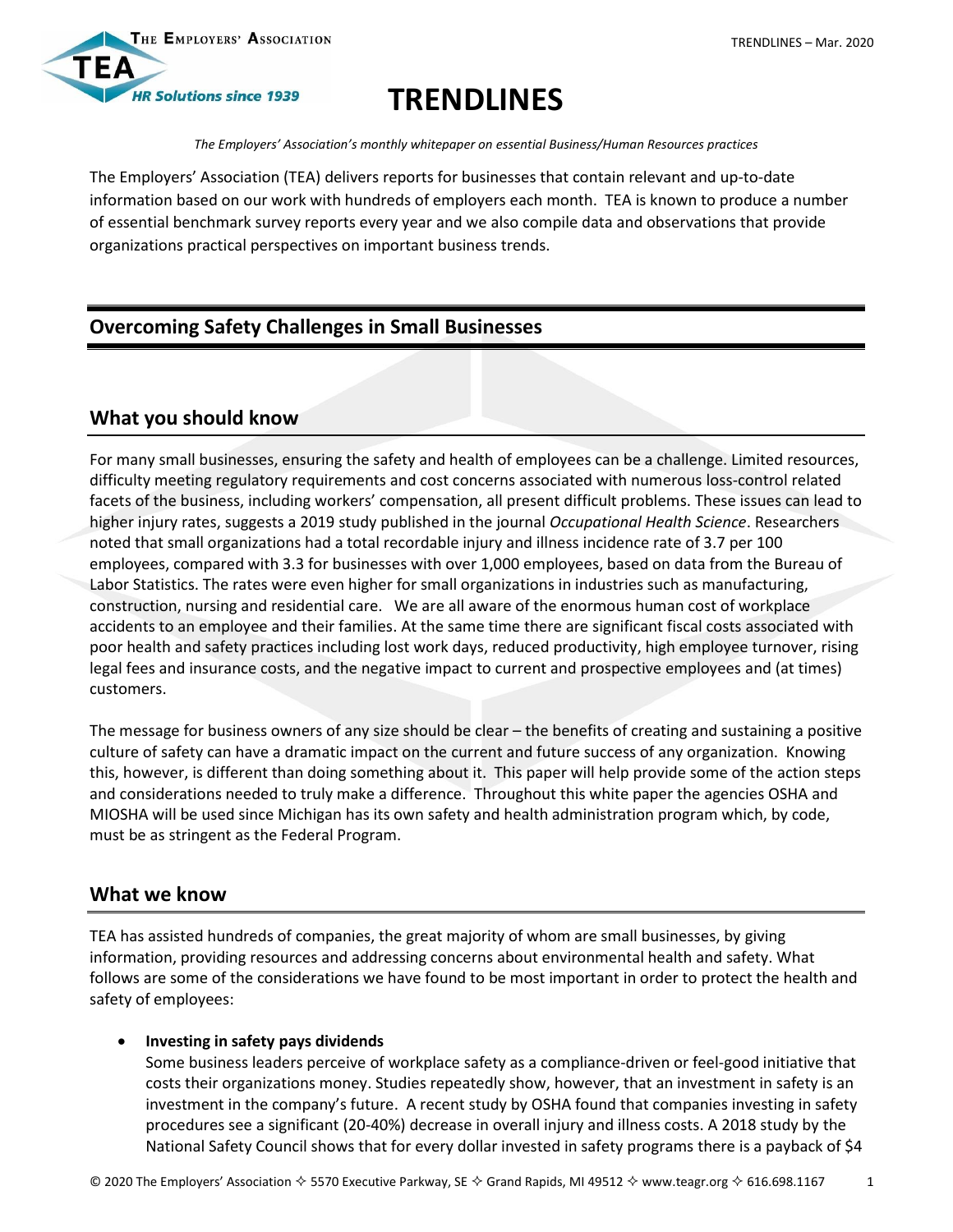to \$6 in reduced costs. From a purely financial perspective it makes sense to invest in safety and health initiatives.

#### **Employee orientation and ongoing safety training is a must**

Employee safety orientation is the process of introducing new, inexperienced, and/or transferred workers to a culture of safety within your organization by exposing them to supervisors, co-workers, work areas, jobs, and especially the health and safety requirements of their work environment. The importance of having a comprehensive training program for those new to their work environment can be demonstrated by specific statistics reported by OSHA – 40 percent of workers who are injured have been on the job less than a year, one of every eight workplace injuries occurs to employees on their first day and new hires are five times as likely to be injured on the job as experienced workers. A well designed orientation program can help to reduce these expenses but will probably never totally eliminate the hazards associated with performing work within a new or different environment.

#### **Small businesses have many free or low cost resources available**

One of the most valuable resources for employers is from an obvious source: OSHA (or, in Michigan, MIOSHA). The OSHA Small Business Handbook helps employers meet the legal requirements imposed by the *Occupational Safety and Health Act of 1970* (the Act) and achieve an in-compliance status before an OSHA inspection by ensuring that employees are prepared to handle safety and health hazards in the workplace. MIOSHA offers course, educational programs, and training materials for employers who need help creating a workplace safety prevention plan but are unsure of where to start and offers a step-by-step guide to determine which requirements apply to the workplace and how to comply with them. Free onsite consultation services offered through MIOSHA's SET Division will help employers identify workplace hazards, provide advice on compliance with MIOSHA standards and assist in establishing injury and illness prevention programs. In addition to OSHA/MIOSHA there are many resources available including the National Safety Council, the National Institute for Occupational Health and Safety (NIOSH), the American Society of Safety Engineers (ASSE), the American Industrial Hygiene Association, the West Michigan Chapter of the American Society of Safety Professionals, and the Michigan Safety Conference and, for those attending TEA's Safety Roundtable meetings, immediate feedback on workplace issues and concerns from 12 – 20 other Safety professionals is provided. (Many Safety Roundtable meetings include presentations from experts on topics such as MIOSHA inspections, workers compensation cost management, ergonomics, organizing effective safety committees, hazard communication, industrial hygiene, and other relevant subjects.)

#### **The Leadership Team must be committed to safety and model behavior**

Based on the input we have received from TEA engagement surveys, our Helpline and members of our Safety Roundtable, the most common complaint voiced by those having safety responsibility is a lack of commitment and support by upper management. Safety professionals know that no matter how knowledgeable they are about safety and health and how committed they are to creating the safest work environment possible, there is little hope of having a successful safety program unless it is supported by an organization's CEO and other upper management employees. Top leadership who are deeply (and personally) committed to the safety and security of workers who provide an adequate budget for safety and health initiatives communicates a strong "we care" message to employees, the surrounding community, and to their industry – and "puts their money where their mouth is" in regards to providing an environment that is safe, healthy and shows true concern for employee welfare.

#### **Engaging employees in the safety culture is critical**

When employees are not committed or fully vested in a safety culture, they usually are not overly concerned with their performance and are not invested in the future success of the company. This can negatively impact day-to-day operations, inhibit a company's growth and put workers' safety (and health) at risk. In studies conducted by Queens School of Business and the Gallup Organization, disengaged workers have 37 percent higher absenteeism, 49 percent more accidents and generate 60 percent more errors and defects within their work than do those employees who are actively engaged in their work and proactively seek to create a safe environment. In another study conducted in 2016 by